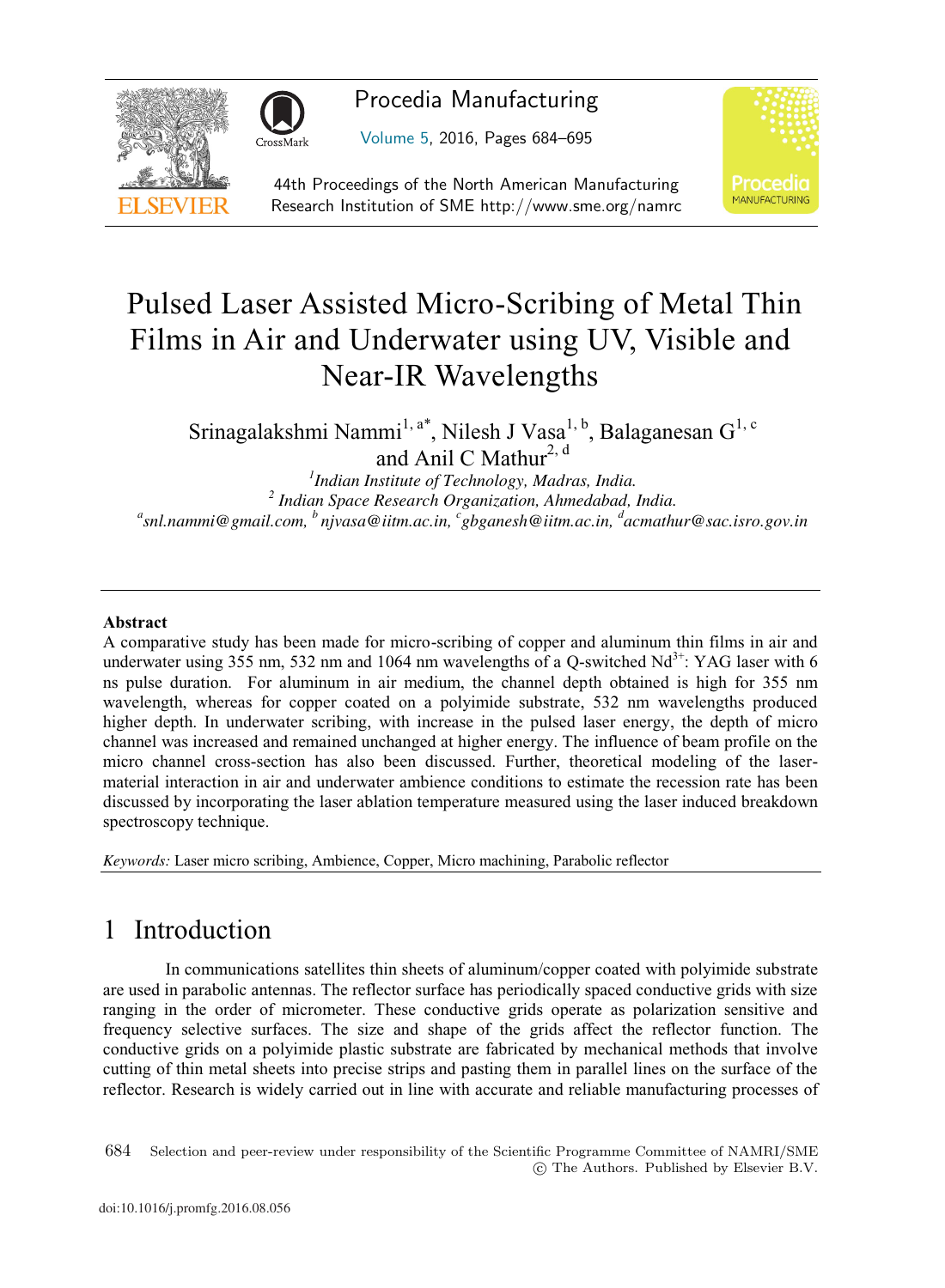these conductive grids. The pulsed laser ablation (PLA) technique has been widely studied as an effective method for the ablation of thin metal films. Laser processing of metal coated surfaces offers a number of advantages over the conventional techniques (Jackson, 2003). These include, limited heat affected zone due to nanosecond order laser pulse width, non-contact process and processing in different ambient conditions is possible. A nano second pulsed  $Nd<sup>3+</sup>$ : YAG laser with a Gaussian beam profile has been used for micro-manufacturing applications, such as drilling, cutting and so on (Fabbro, 1990). Removal of material occurs due to the interaction of the intense electromagnetic waves in the laser radiation with the work piece, leading to heating, melting and vaporization of a selective micro volume. In contrast with a conventional machine tool process, laser machining does not experience tool wear, vibrations and burr formation; material removal depends on the optical and thermal properties of the workpiece (Aurich, 2009).

Nano second laser pulse is absorbed by the workpiece and through heat conduction vaporizes a focused volume of material. The ejected vapour interacts with the incoming laser beam and forms a plasma plume. Depending on the ambient conditions, the plasma plume exerts a recoil pressure, expelling the melt pool that gets redeposited at the edge of the crater or channel (Chien, 2009). In order to avoid this redeposition of expelled material on the workpiece surface, many techniques are being used that includes high pressure gas/liquid. Increase in depth with significant decrease in thermal damage was observed when machining silicon underwater. Also the debris formed due to machining was found to be carried away by water preventing redeposition (Choo, 2004). Different methods to provide water in the working zone for underwater laser etching of silicon have been reviewed and it was observed that the etch rate increase in the case of water as compared to that of air (Kruusing, 2004). Underwater laser ablation of aluminum is shown as a cost effective drilling process compared to dry ablation, with improvement in the crater shape quality (Krstulović, 2013). Metal plates of varying thicknesses have been drilled using an  $Nd<sup>3+</sup>$ : YAG laser in water and air and the material removal in underwater drilling is 10 times more than in air due to the plasma confinement by water. Bubble formation and collapse due to vapourization of water is shown to be an effective method for removal of debris in wet ablation process. (Lu, 2004)

Four different lasers were studied for scribing of thin-film photovoltaic materials CdTe, CIS, SnO, ZnO, and MO (Compaan, 1996). Excellent scribe profiles were observed with the excimer laser on MO and ZnO. It is stated that optimum energy density for most efficient removal of material during scribing is strongly dependent on the wavelength of the laser used (Compaan, 1996). While scribing multilayered copper indium gallium selenide (CIGS) solar cells deposited on polyamide substrate choosing an appropriate laser wavelength is the key to keep the energy coupled in a well-defined volume at the interlayer interface. Further an overlap of laser pulses must be cautiously controlled to evade micro cracking and peeling of the top-contact layers induced by the laser pulses. Using multiple scans smooth scribe was achieved with 10 times reduced laser power (Stafe, 2012).

Most of research groups have reported on the underwater laser ablation process by using infrared wavelengths. However, there is a need to understand the behavior of laser ablation of Al/Cu films for a wide range of laser wavelengths. Laser scribing of reflective materials, such as Cu and Al films has not been studied in detail. Micro machining on thin copper films was performed for three laser wavelengths (355 nm, 532 nm and 1064 nm) and the effect of intensity and processing rate on the surface morphology has been investigated in air (Tunna, 2001). Free-electron thermal conductivity is high in these metals and it makes the controlled machining of reflective materials using laser a challenging task. However, there are very few reports on the same using the ns-pulsed  $Nd<sup>3+</sup>:YAG$  laser in particular. This paper aims at presenting certain results related to underwater laser scribing using UV (355 nm), visible (532 nm) and IR (1064 nm) wavelengths of a Q-switched  $Nd^{3+}$ :YAG. The influence of various laser parameters such as laser beam profile, wavelength and ambient condition has been studied to develop laser scribing techniques for manufacturing micro-channels on Al/Cu film deposited on a flexible substrate. Further, the laser induced breakdown spectroscopy (LIBS) technique has been proposed and demonstrated for estimating the plume temperature during the laser scribing of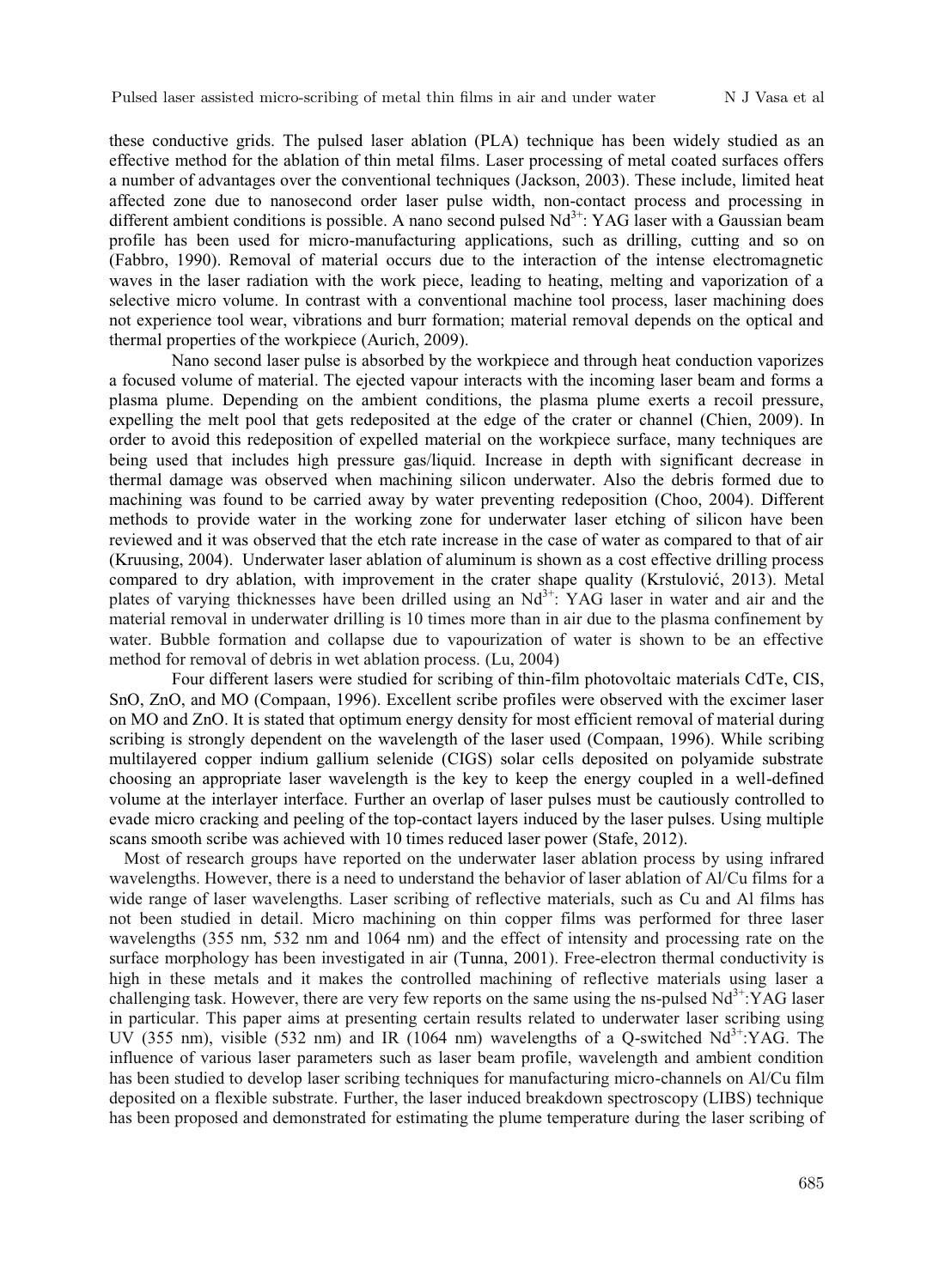thin films. The estimated plume temperature has been incorporated in the theoretical modeling to understand the effect of different wavelengths (355 nm, 532 nm and 1064 nm) on a thin copper sample and the results are discussed.

# 2 Experimental Setup

Figure 1 shows the schematic diagram of experimental setup. A Q-switched  $Nd^{3+}$ : YAG laser with a primary wavelength of 1064 nm, a pulse width of 6 ns (Full width at half maximum, FWHM) and a repetition rate of 10 Hz was used in the present study. The laser beam was directed on to the workpiece using beam alignment optics, such as dichoric mirrors and a quartz lens with a focal length of 100 mm. Beam shaping optics (pi-Shaper, Adl Optica optical systems) was integrated for converting the Gaussian laser beam profile into a flat-top laser beam profile. By means of refractive field mapping system, the input Gaussian beam is converted into a collimated flat-top beam. The flattop laser beam was focused using conventional optics and the laser scribing was performed near the image plane. The flat-top laser profile distribution has a large operational distance which enables the beam to be effortlessly resized using conventional optics. Laser scribing was performed on 150 µm thickness Al film and 35 µm thickness Cu films on a 50 µm thick polyimide substrate. Experiments in air medium were performed by mounting the workpiece on a motorized X-Y stage. On the other hand, experiments in underwater medium with de-ionized water were performed by fixing the workpiece in a water beaker placed over the X-Y stage. During laser induced breakdown spectroscopy (LIBS) study, the optical emission was collected at an angle of 30° by a lens of focal length 150 mm and was focused onto an optical fiber (core diameter  $600 \mu m$ , NA 0.39). A spectrometer (UV-VIS2000, Ocean Optics) coupled with the fiber was used for the detection of spectral information. Surface characterization after the scribing process was carried out using a non-contact optical profilometer (Contour GT-I, Bruker and MarSurf WM100, Marh). Depth and width of the micro channels produced by scribing process were measured using a non-contact profilometer.



**Figure 1**: Schematic of the experimental setup used to produce micro channels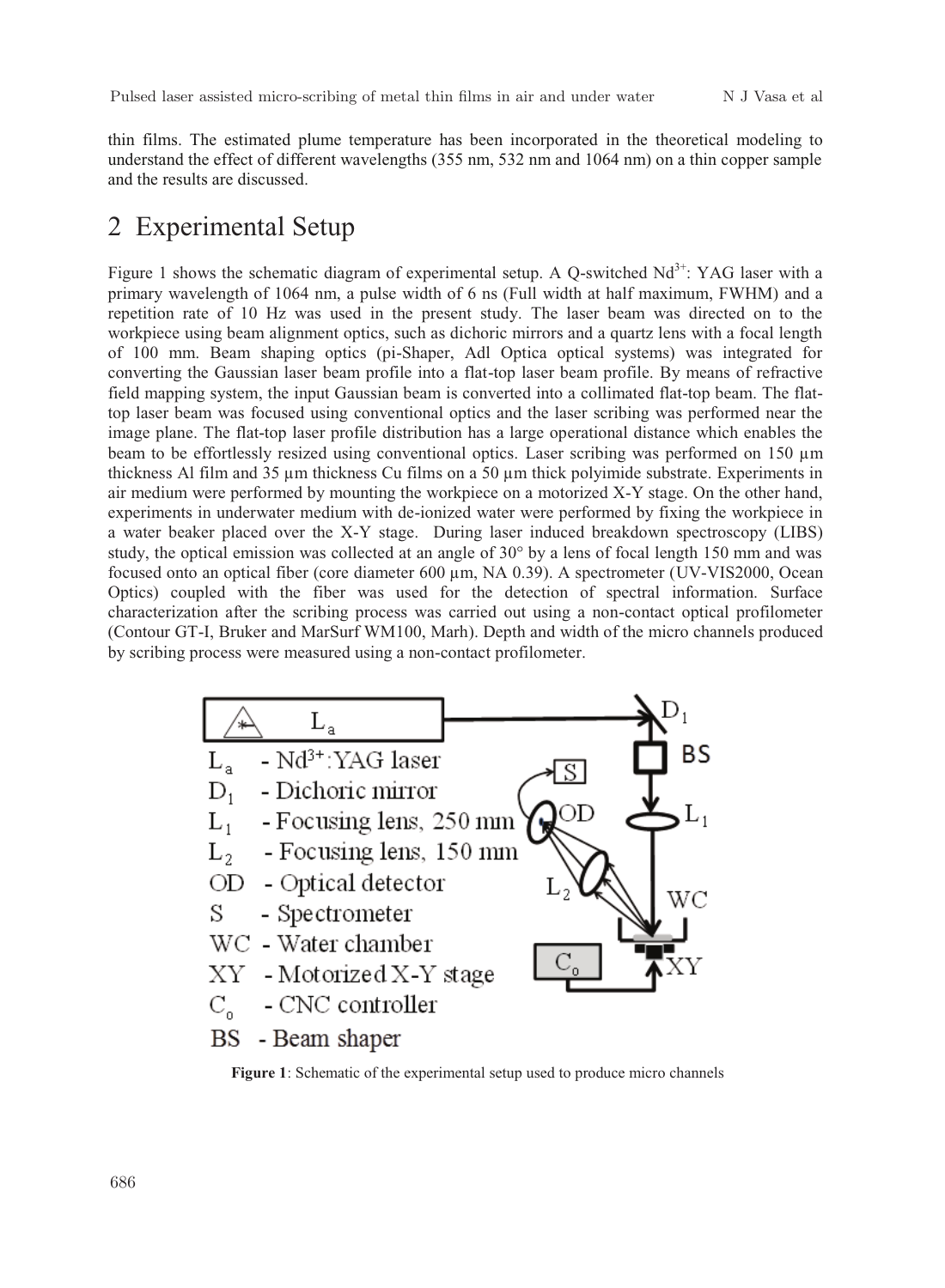**Table 1:** Parameters and specifications used in the experiment to study the influence of wavelength and ambience

| <b>Parameters</b>          | <b>Specifications</b>                                    |
|----------------------------|----------------------------------------------------------|
| Laser used                 | Nd <sup>3+</sup> :YAG ( $\lambda$ =355, 532 and 1064 nm) |
| Pulse duration (Frequency) | $5 \text{ ns} (5 \text{ Hz})$                            |
| Cu and Al sample size      | $20 \text{ mm} \times 20 \text{ mm}$                     |
| Focal length               | $250 \text{ mm}$                                         |
| Spot size (estimated)      | $\approx$ 200 µm                                         |
| Beam overlap               | 95%                                                      |
| Ambient condition          | Air, water $(1 - 10 \text{ mm}$ above the sample)        |

#### 2.1 Scribing of copper thin film coated on a polyimide substrate

The variation in depth of the scribed micro-channels on Cu films, against different laser energy maintained for ablation with three different wavelengths of 355 nm, 532 nm and 1064 nm in air is shown in Figure 2(a). For 95% overlap of the laser spot diameter and 45 mJ of energy, 532 nm wavelength laser achieved a depth of  $\sim$ 21 um compared to  $\sim$ 12 um using 355 nm and  $\sim$ 5 um using 1064 nm. For the energy less than 25 mJ, depths attained with 355 nm and 532 nm were similar. As the laser energy was increased, the depth reduced for 355 nm wavelength compared to 532 nm. Further, as shown in Figure 2(b), the channel depth achieved was less compared to air for both 532 and 355 nm wavelengths. However, for 1064 nm Cu showed an opposite trend; the micro channel depth for underwater scribing was  $\sim$  7um compared to  $\sim$  4 um produced in air as seen in Figure 2(b). Typical re-deposition around the edges with the laser wavelength of 532 nm for the micro channels produced in air is shown in Figure 3(a). On the other hand, underwater scribing of Cu thin films resulted in a reduction in the re-deposition of the ablated material as seen in Figure 3(b). The change in width of the channel with respect to increase in laser energy was observed to be in few tens of microns.

#### 2.2 Scribing of aluminum thin film

The ablation depth in air is seen to be increasing with increasing energy as seen in Figure 4(a), but laser ablation depths achieved in water medium tends to increase and start to reduce/ saturate after  $\sim$  5 mJ energy as shown in Figure 4(b). It was observed that the ablation depth of micro channels produced in Al through underwater laser scribing was 6 times greater compared to the depth achieved in air for all the 3 wavelengths i.e. 355 nm, 532 nm and 1064 nm, respectively. Figures 4(b) show the variation in depth of the scribed micro-channels on Al films, against different laser energies ablated with three different wavelengths of 355 nm, 532 nm and 1064 nm in air and water mediums. It was observed that a depth of  $\sim$  100 um was achieved using both 355 nm and 532 nm with 4 mJ of energy and using 1064 nm, 80 um depth was achieved while maintaining the same laser energy. The depth achieved for ablation in air medium, using 1064 nm wavelength with 4 mJ of energy is 10 um which is less compared to the 20 um depth achieved using 355 nm and 532 nm respectively. The width of the micro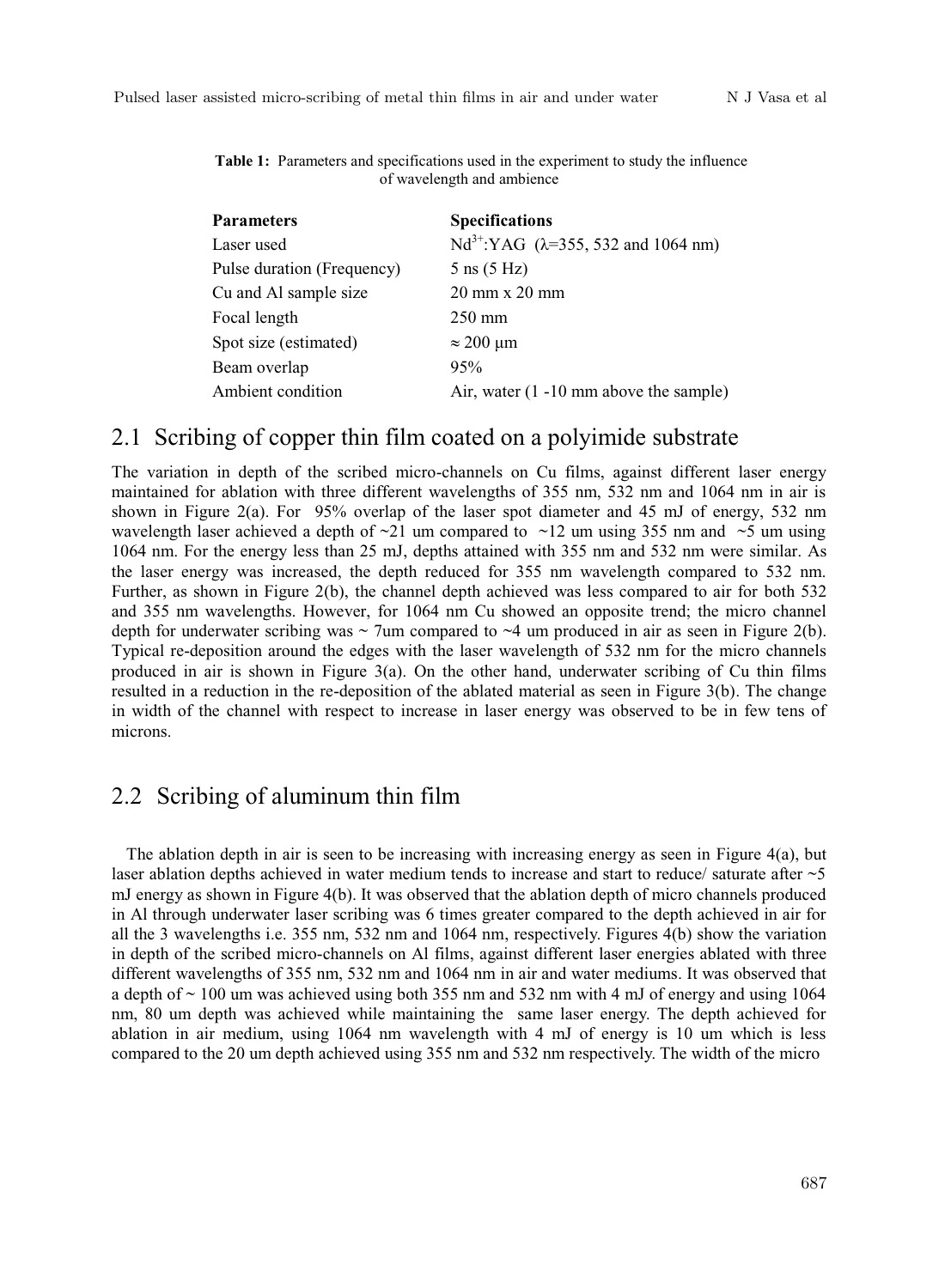

**Figure 2:** Depth variation of micro channels produced on copper coated polyimide thin films for three different wavelenoths in a) air and b) water wavelengths in a) air and b) water



**Figure 3:** 3D non contact profilometer images for micro channels produced on copper thin film using 20 mJ energy for 532 nm laser wavelength in a) air and b) underwater ambience conditions



**Figure 4:** Depth variation of micro channels produced on aluminum coated polyimide thin films for three different wavelengths in a) air and b) water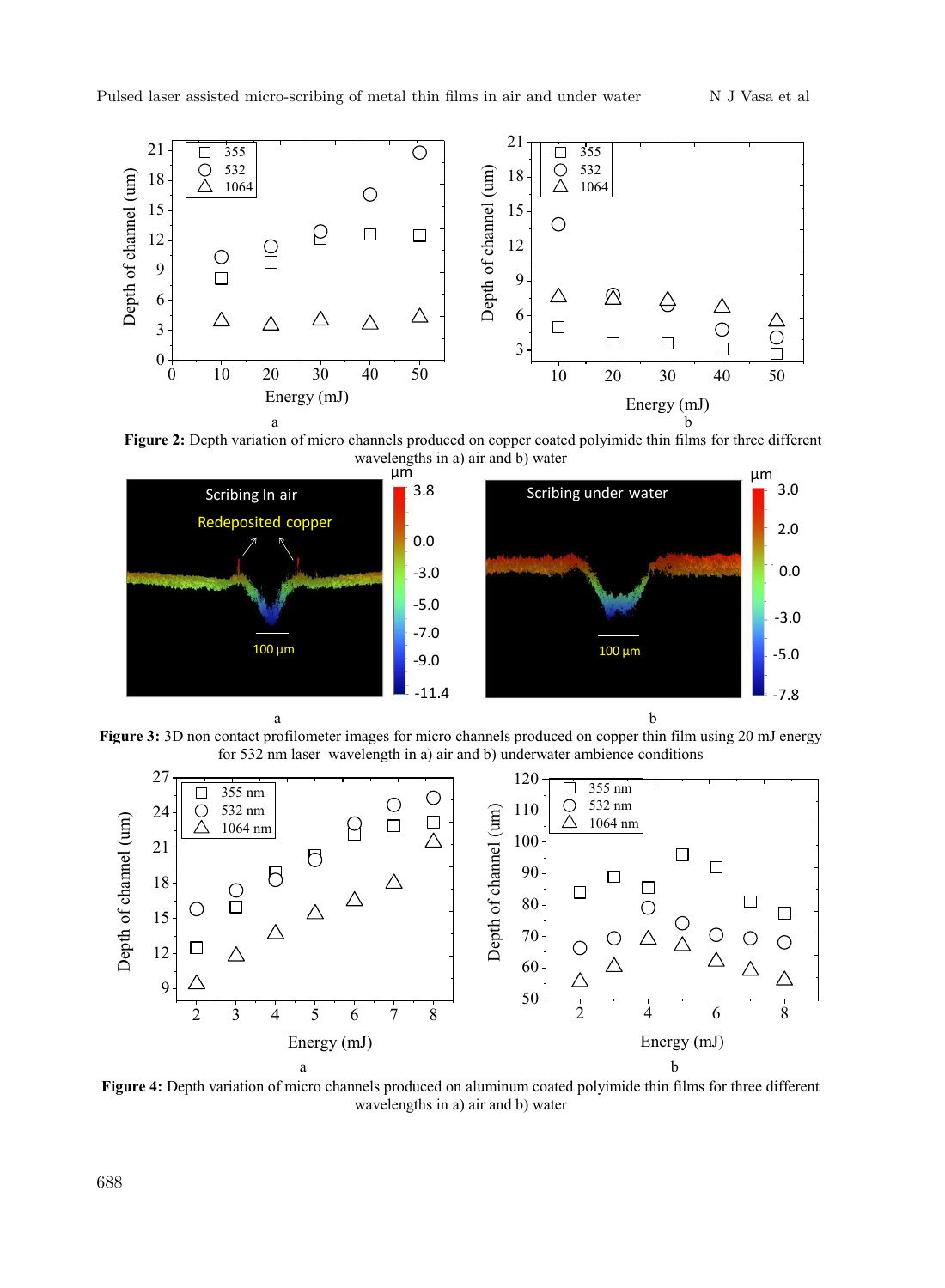

**Figure 5:** 3D images of the micro channels produced using 532 nm laser wavelength using a) 35 mJ energy using a Gaussian beam on copper thin film b) 7 mJ of energy using a Gaussian beam on a aluminum thin film c) 35 mJ of energy using a flat-top profile on a copper thin film. Measurements were performed using Marsurf CWM 100.

channels obtained for energies up to 4 mJ was  $\sim$  160 um and was found to increase to  $\sim$  200 um for 7 mJ and remained unchanged with further increase of energy. This shows a slight increase in the depth of the channel with increase in energy but then after threshold energy the change in width is negligible for both air and water. Preliminary studies were performed by varying the water level from 2 mm to 10 mm. At 2 mm level, spilling water on the lens during the laser ablation was observed. On the other hand, as the height of water channel was increased, the depth of the micro channel was reduced due to the plasma quenching. Hence, the water level above the workpiece was maintained at a level of 3 mm for both copper and aluminum work pieces during underwater micro scribing. Figures  $5(a)$  and  $5(b)$ show typical 3D optical profilometer images of micro channels produced using 532 nm laser wavelength on copper and aluminum thin films, respectively. Underwater micro channels show a wavy and distorted structure compared to the micro channel produced in air due to the disturbance caused by vapor bubbles while scribing

#### 2.3 Influence of laser beam profile

The influence of laser beam profile on the formation of micro channel was studied for laser wavelength of 355 and 532 nm. Rectangular grooves were produced using flat-top laser profile with an overlap of 95% of the laser spot diameter. A typical 3D optical profilometer image of a micro channel produced in air is shown in Figure 5(c) for 35 mJ of energy using the wavelength of 532 nm. The depth achieved and the recast layer formation around the edges were similar to that achieved using the Gaussian laser beam profile.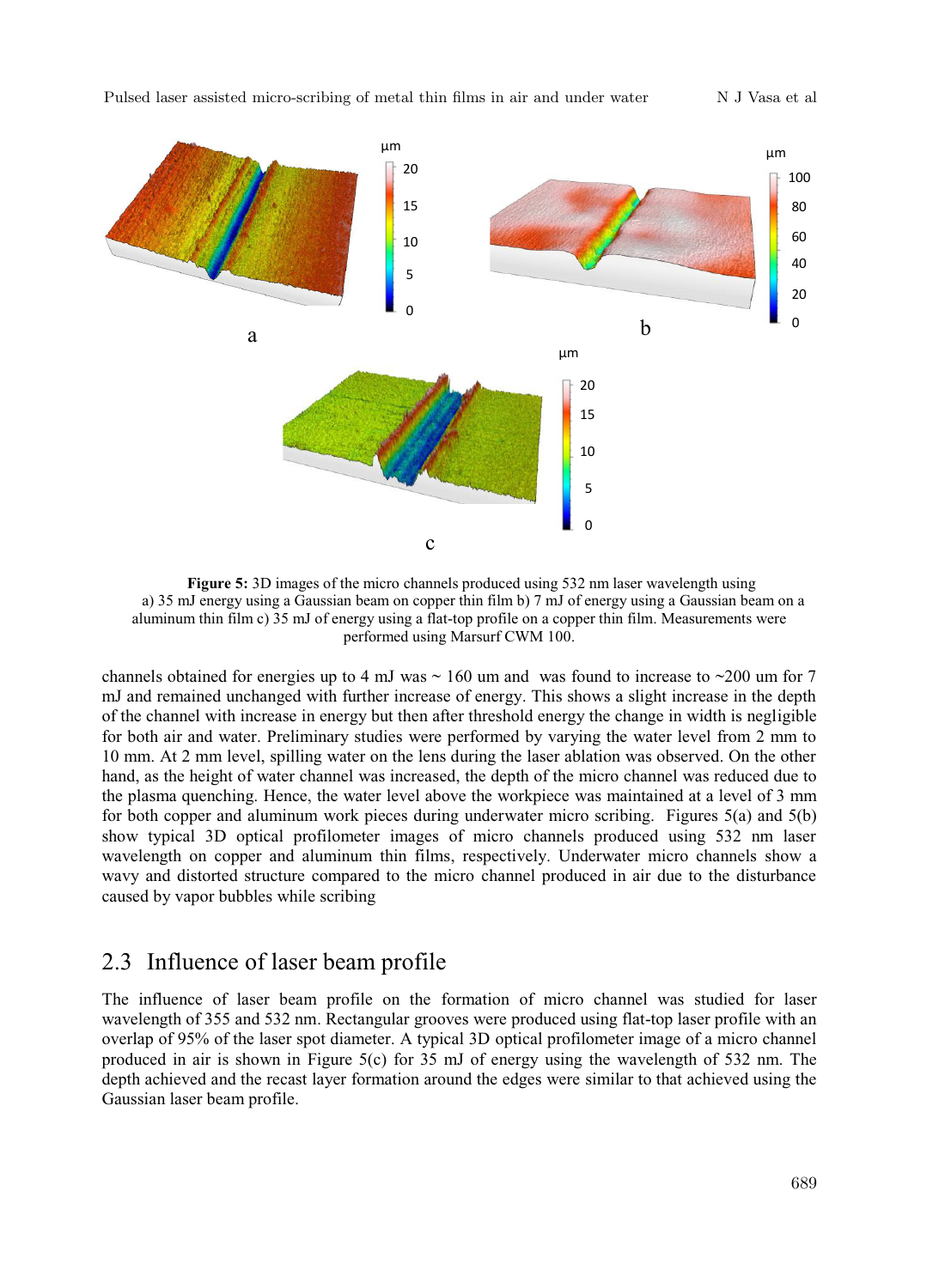#### 3 Discussion

It was observed that for both the metals, namely Cu and Al, with increase in energy, ablation depth was increased but at higher energy levels the increase in the channel depth was reduced and almost remained unchanged. In a study conducted (Lee,2001), it was found that the shorter wavelength (in the UV region) caused a large absorption of laser energy on the surface and led to a higher temperature rise at the interface leading to a lower threshold fluence value. This is supported by the fact that the surface reflectivity for Cu is 0.45 for 355 nm, 0.62 for 532 nm and 0.97 for 1064 nm, and the absorption coefficient is  $7.1\times10^5$  cm<sup>-1</sup> for 355 nm,  $6.1\times10^5$  cm<sup>-1</sup> for 532 nm, and  $8.1\times10^5$  cm<sup>-1</sup> for 1064 nm (Palik, 1997). Since the absorption depth is high for 532 nm, it was possible to achieve a greater depth in comparison with 355 nm and 1064 nm for the same energy. Moreover, at high energies the micro channels produced using 355 nm wavelength showed a higher heat affected zone around the channel edges, which is an indication of plasma formation and subsequent heating of the workpiece.

The formation of plasma above the processing surface can lead to shielding of the work piece surface from the incident beam, thereby preventing the incident beam from coupling to the work piece surface. Previous experimental investigations into the interaction of a short wavelength laser with various metals and ceramics have shown that the formation of plasma above the work piece surface can lead to decoupling of the incident beam from the work piece surface In underwater scribing, as the water level above the work piece decreases, ablation rate increases resulting in increased depth of the scribed channel. No re-deposition at the edges is observed when micro scribing is done in DI water medium. If the work piece is covered with a water layer, the plasma is confined and its expansion is delayed. Therefore, the induced pressure is 4 to 10 times greater than the corresponding one obtained in air medium and the shock wave duration is 2–3 times longer than in the air regime at the same power density (Peyre, 1995). This results in higher material removal rates resulting in high ablation depth. Copper has less reflectivity at shorter wavelengths; reflectivity also plays a role in underwater laser scribing. The sudden increase in temperature due to the laser pulse induces shock waves caused by the cavitation bubbles that expand and collapse forming a high pressure liquid jet. These shock waves are reflected by the work piece and are reflected back from the air-water interface and increase the impact on the work piece. Because of high reflectivity of Al, depth in water is higher for all wavelengths, whereas Cu has lesser reflectivity at shorter wavelength which explains the reduced depth. The micro channel depth is increasing for Al with energy but after certain value of laser energy (5 mJ-6 mJ) depth decreases. It is because of the parasitic plasma occurring in confining water. It has been (Peyre, 1995) reported that above a 10 GW/cm<sup>2</sup> laser intensity threshold, a saturation of the peak pressure is shown to occur while the shock wave duration is reduced by parasitic plasma occurring in the confining water. This phenomenon occurs at the surface of the water rather than within the water volume which leads to absorption of the incident laser energy, and the laser fluence reaching the target gradually decreases.

It was observed experimentally using 20 J/cm<sup>2</sup> fluence for 3, 4 and 5 pulses, the depth achieved is 3.6, 4.3 and 5.2 µm, respectively. From this data, it is inferred that for one pulse the depth is  $\sim 1 \,\text{\textmu m}$ . The depth achieved for 532 nm from the present model at 3000 K is thus validated with the experimental data. Figure 7 shows the temperature profile estimated using for the 3 wavelengths for Cu sample. In the developed model, as we have not incorporated the effect of plasma and the change in material properties with temperature, both 355 nm and 532 nm laser follow the same trend, but since the reflectivity of 1064 nm for same fluence is high the temperature reached at the surface is less than 355 nm and 532 nm. Same is the case with recession rate estimated and shown in Figure 8. This is also proved experimentally that 1064 nm gives lesser depth compared to shorter wavelengths. This model can further be developed by incorporating the effect of temperature on the material properties of the work piece in order to correctly predict the laser material interaction.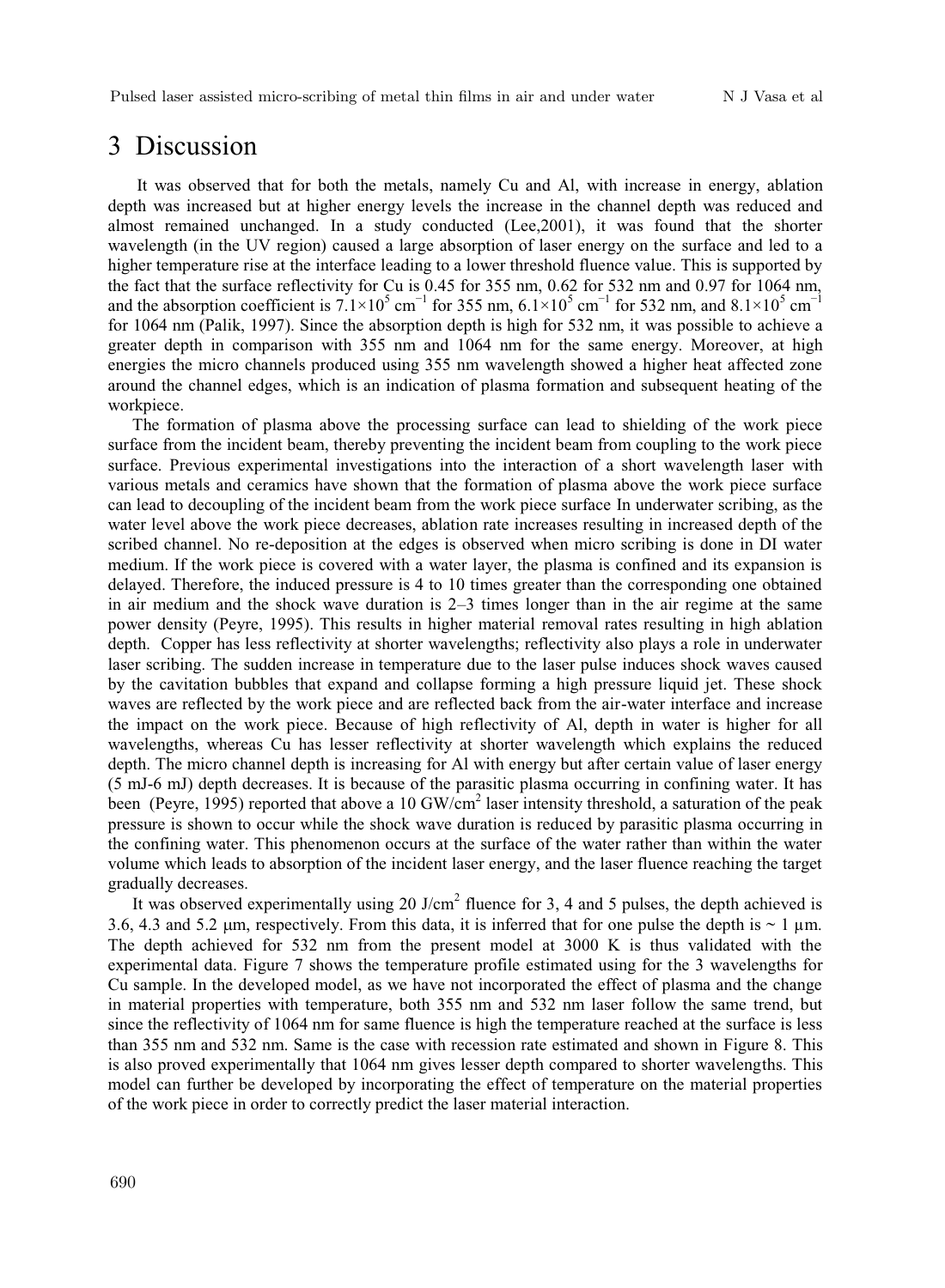# 4 Theory of laser ablation of thin films

The temperature distribution inside the target is calculated by means of the heat conduction equation and the algorithm for calculating the temperature and recession rate is shown in section 3.1. Initially the copper target is at room temperature; as a result of the laser irradiance the target is heated. In the current model, it is assumed that the absorption coefficient and the thermal conductivity of the target layer drop to zero as soon as the temperature of that particular layer reaches 9000 K. This condition is applied in order to indicate that the material has been removed and the remaining laser energy will reach the next layer. The plasma electron temperature was calculated as 9000 K which is assumed as the temperature at which ablation takes place. The plasma electron temperature is estimated based on Boltzmann - Saha method (Descoeudres, 2004) using the emission spectrum capture using laser induced breakdown spectroscopy.

**Table 2** Parameters and specifications used in to modeling the influence of wavelength on Cu thin films

| <b>Parameters</b>     | <b>Specifications</b>                                                                |
|-----------------------|--------------------------------------------------------------------------------------|
| Wavelength            | 355 nm, 532 nm, 1064 nm                                                              |
| Pulse duration        | $5 \text{ ns}$                                                                       |
| Pulse Fluence         | $20$ J/cm <sup>2</sup>                                                               |
| Cu sample size        | $60 \mu m \times 10 \mu m$                                                           |
| Spot size (estimated) | $50 \mu m$                                                                           |
| Reflectivity          | $0.45$ (355), $0.65$ (532), $0.97$ (1064)                                            |
| Absorption            | $7.1\times10^{5}$ cm <sup>-1</sup> (355), 5.8 $\times10^{5}$ cm <sup>-1</sup> (532), |
| Coefficient           | $8.6 \times 10^5$ cm <sup>-1</sup> (1064)                                            |
| Copper vapourization  | 2836 K                                                                               |
| temperature           |                                                                                      |

#### 4.1 Flow chart for measuring temperature

In metals, light is absorbed by interaction with electrons. As the pulse width of laser is of the order of few ns, which is quite longer than that of the energy relaxation time (of the order of  $10^{-13}$  s for metals) (Bogaerts, 2003), collision with lattice phonons results in transfer of the absorbed energy to the lattice. A thermal model of the laser irradiation on a solid Cu / Al films is developed and studied to understand the phenomenological changes happening during the laser ablation process. The temperature distribution inside the target is calculated by means of the heat conduction equation as shown in flow chart in Figure 6. Laser irradiance  $I(x, t)$ , a function of position and time, is the source of energy used for ablating the target. According to Beer-Lamberts law (Bogaerts, 2003)

$$
I(x,t) = I_o(t) \exp(-\alpha x) \left[1 - \check{R}\right]
$$
 (1)

where  $\hat{R}$  is reflectivity and  $I_0$  (t) is the laser fluence at time t. When a pulse of laser energy is incident on the target surface, it interacts with the material and the lattice temperature increases accordingly.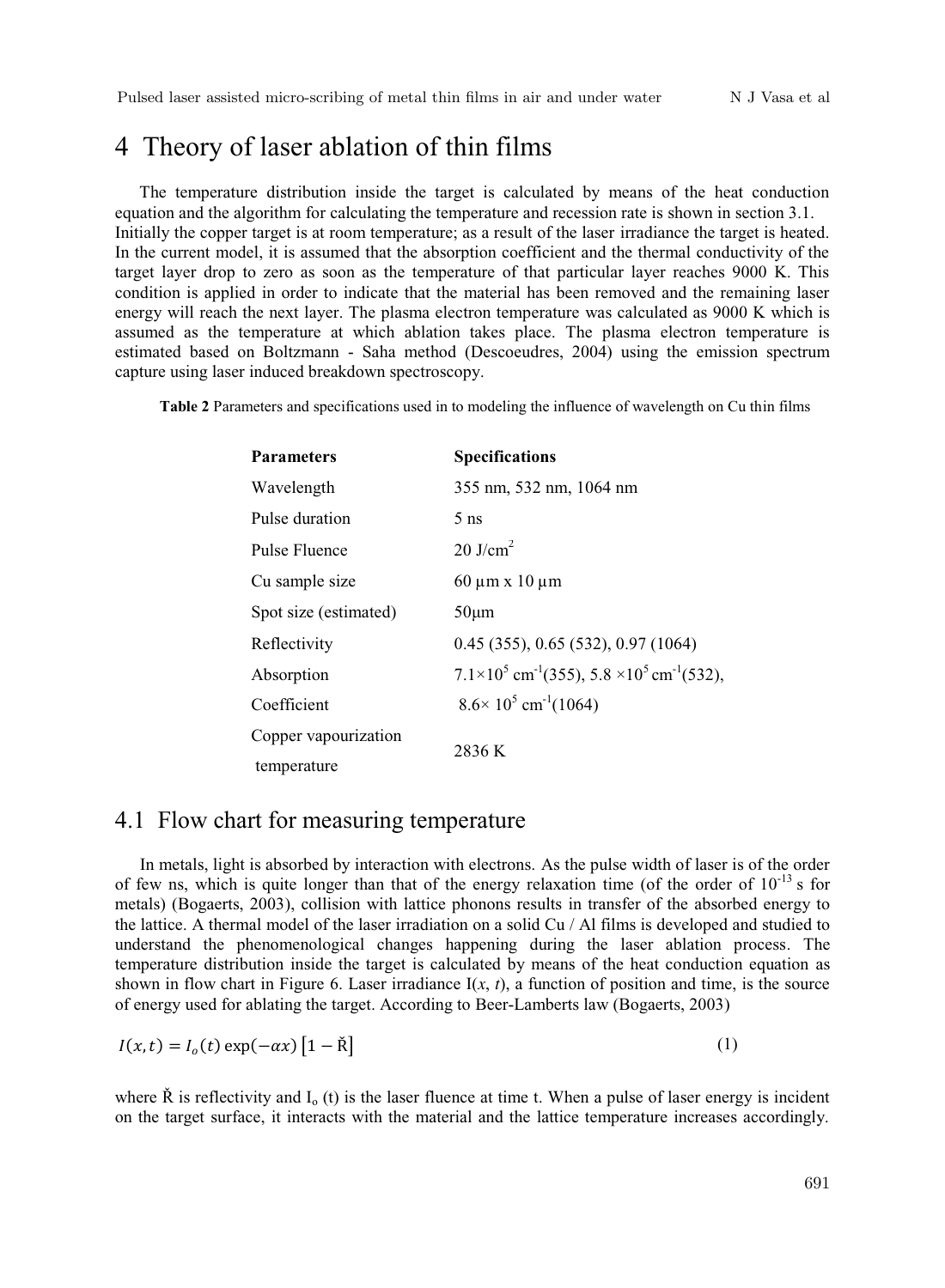When the temperature reaches the melting point of the target material, phase change is initiated and the temperature remains almost constant. After the solid to liquid phase transformation, the temperature again tends to increase and as it reaches the boiling point, the material starts to vaporize. The vapor pressure is given by Clausius-Clapeyron equation



**Figure 6:** Algorithm used to estimate the temperature at particular position and time inside the sample

$$
p_{vap}(T_s) = p_o exp\left[\frac{\Delta H_{lv}(T_s - T_b)}{RT_s T_b}\right]
$$
\n(2)

where  $T_s$  and  $T_b$  are the surface temperature and the normal boiling point respectively, pressure  $p_0$  is 1 atm,  $\Delta H_{1v}$  is the latent heat of vaporization, and *R* is the gas constant. The flux of evaporated atoms is obtained from the vapor pressure at the surface temperature by the following equation (Bogaerts, 2003),

$$
j_{evap}(T_s) = \frac{A_p(T_s)}{\sqrt{2\pi MRT_s}}
$$
\n(3)

.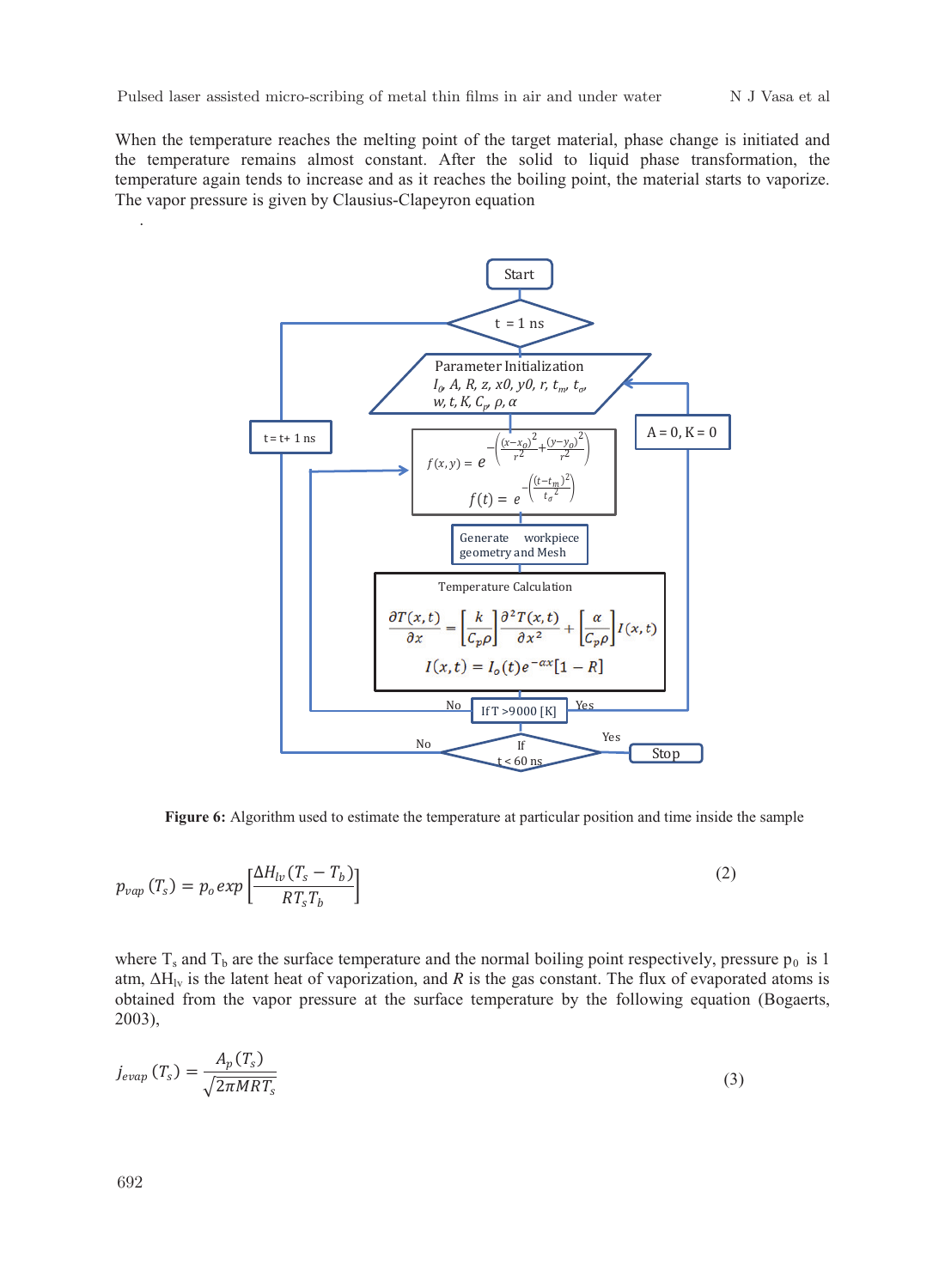where *M* is the molecular mass of the atoms (kg) and  $\rho$  the mass density (kg/m<sup>3</sup>). The surface recession rate due to evaporation is calculated from the flux of evaporated atoms using equation

$$
R_{recession} = \frac{dx_{evap}}{dt} = \frac{j_{evap} M}{\rho}
$$
\n(4)

### 4.2 Theoretical modeling Results for Cu thin film





**Figure 9:** Temperature profile obtained for 532 nm laser wavelength after 12 ns a) in air b) underwater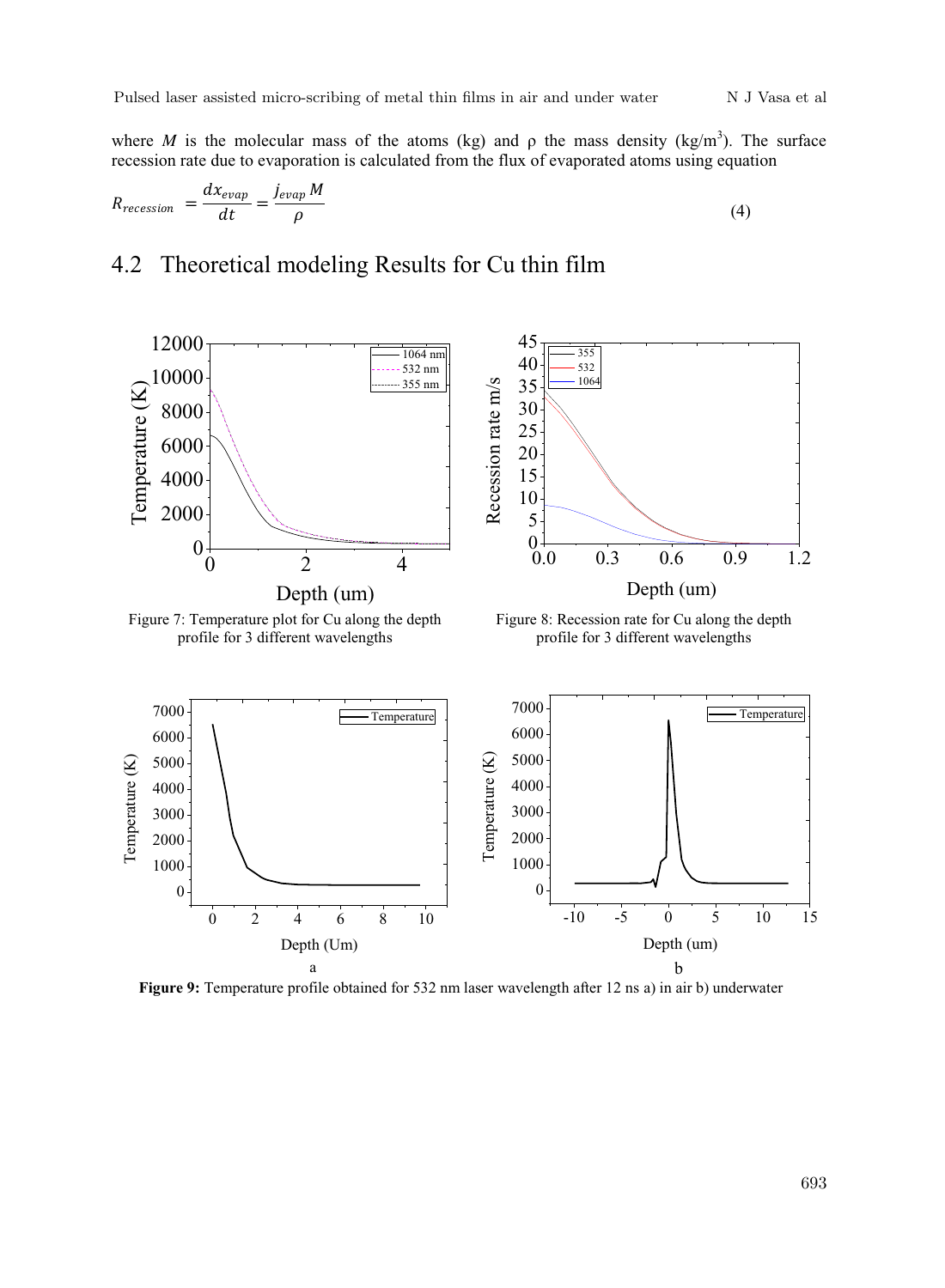

**Figure 10:** 2D Temperature profile obtained for 532 nm laser wavelength after 60 ns a) in air b) underwater

It was observed experimentally using 20 J/cm<sup>2</sup> fluence for 3, 4 and 5 pulses, the depth achieved is 3.6, 4.3 and 5.2, respectively. From this data, it is inferred that for one pulse the depth is  $\sim 1 \,\mu m$ . The depth achieved for 532 nm from the present model at 3000 K is thus validated with the experimental data. Figure 9 shows the temperature profile estimated for the 3 wavelengths for Cu sample. In the developed model, as we have not incorporated the effect of plasma and the change in material properties with temperature, both 355 nm and 532 nm laser follow the same trend, but since the reflectivity of 1064 nm for same fluence is high the temperature reached at the surface is less than 355 nm and 532 nm. Same is the case with recession rate estimated and shown in Figure 10. This is also proved experimentally that 1064 nm gives lesser depth compared to shorter wavelengths. This model can further be developed by incorporating the effect of temperature on the material properties of the work piece in order to correctly predict the laser material interaction. Figures 9(a) and b show the temperature profiles of copper thin film in air and underwater ambience conditions. Water layer is shown as 0 to -10 μm as seen in the X-axis in Figure 9(b) it is observed that heat conducts from the workpiece to the water medium. Figure 10(a), (b) shows the 2D temperature profile of the copper thin film after 60 ns in air and underwater respectively, underwater sample cools faster than the air sample as seen from the temperature scale.

#### 5 Conclusions

Comparison of different laser wavelengths, namely 355 nm, 532 nm and 1064 nm on scribing of the micro-channel in Cu / Al films was carried out. For aluminum in air medium, the channel depth obtained is high for 355 nm wavelength, whereas for copper coated on a polyimide substrate, 532 nm wavelengths produced higher depth. As the input energy increased, the width of channel also increased initially but with the input energy greater than 6 mJ, the change in width was limited to few microns. As water level decreased, ablation rate became high and depth of channel increased. It was observed that shorter wavelength ablates more effectively compared to longer wavelength in water medium in case of Al, whereas for Cu, longer wavelength ablated more material in water medium compared to air. Melt pool was observed in dry (air) ablation but it was not seen in underwater ablation. No redeposition at the edges is observed when micro scribing is done in de-ionized water medium. Recession rate during the laser scribing was estimated based on the theoretical model by combining the ablated plume temperature measured using the laser induced breakdown spectroscopy technique.